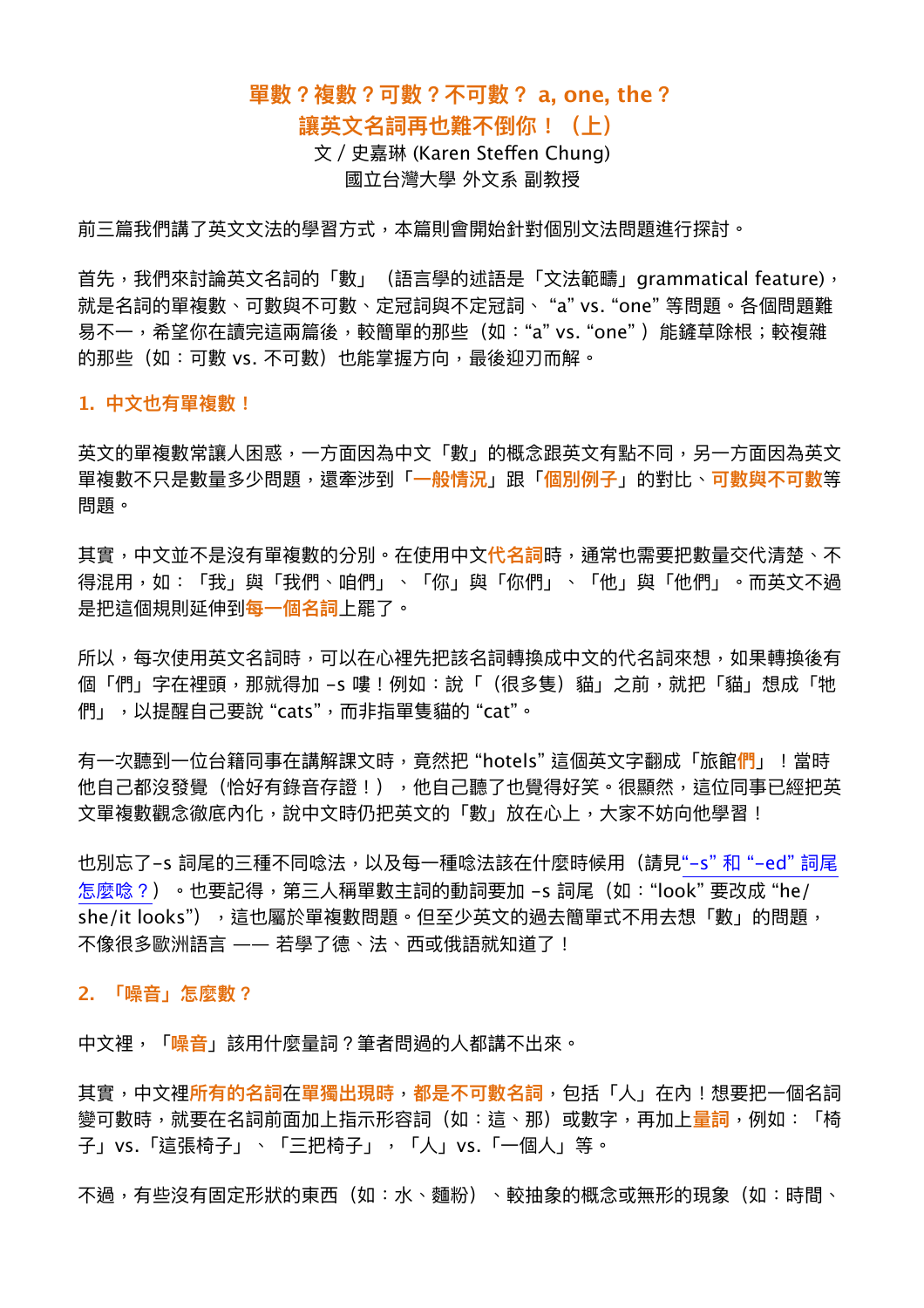噪音),在中文裡不一定會搭配量詞。而在英文裡,這一類的字通常也是**不可數名詞。**中文以 「使用量詞與否」來區別名詞的可數與不可數;然而英文裡,可數與不可數通常是名詞的<mark>天</mark> **性**,其中**可數名詞佔多數**,其餘的**不可數**或是**可數與不可數型態都有**(當然也有特例)。所以 學英文時,**一開始就必須要特別留意**哪些名詞「可數」,哪些名詞天生「不可數」,不能光憑 感覺,用錯了造成誤會,或讓人懷疑你的英文程度!

在英文裡,不可數名詞通常是以下類型。想一想,下列哪些在中文裡也可以算是「不可數」名 詞:

- 1. **材質:**wood, metal, glass, paper, cloth, cotton, silk, plastic, concrete, rubber, clay
- 2. **氣體與液體:**air, gas, steam, smoke, pollution, oxygen; water, blood, sweat, shampoo, paint
- 3. **食物、飲料、農作物、固體與半固體⽇⽤品:**food, meat, beef, pork, bread, pasta, cheese, ketchup, mayonnaise, chocolate, oil, soy sauce; milk, juice, cofee, tea, water, wine, beer; wheat, rice, corn/maize, grass, sugar cane; glue, soap, toothpaste, shoe polish
- 4. **由微粒/細條組成,或成正片的物質:**dirt, sand, powder, flour, sugar, salt, pepper, cinnamon; hair, fur, skin
- 5. **⾃然現象:**weather, wind, rain, snow, ice, fog, dew, humidity, thunder, lightning, electricity, sunshine, heat, cold, gravity, time
- 6. **組合與總稱(集合名詞):**furniture, bedding, clothing, underwear, fruit, machinery, housing, traffic, jewelry, medicine, makeup, money, cattle, poultry, equipment, software, baggage, luggage, mail, research, homework, grammar, vocabulary, alphabet, information, slang, gossip, feedback, staff, faculty, audience, stuf, junk, garbage
- 7. **活動、動名詞、疾病:**basketball, tennis, chess, work, sleep, music, leisure; running, swimming, cleaning; cancer, pneumonia, polio
- 8. **抽象概念與學科:**truth, happiness, honesty, beauty, death, fun, help, intelligence, knowledge, progress, information, advice; science, history, literature, law, art, religion

不可數名詞的類型在此還沒列完,以上 8 種類型的重疊率也很高,但總歸其共同性質為:

- 1. 沒有固定形狀的東西
- 2. 較抽象或概括性的觀念

以上⼤部分的例⼦,如果加了量詞,尤其是**容器類 (container)**,中、英⽂⼀樣就可以變可數 名詞。例如:"a **cup of** cofee"、"a **tube of** toothpaste"、"a **piece of** jewelry"、"a game of basketball" 等等。有時候量詞(像 "cup" 「杯」或 "portion" 「份」) 可以省略, 讓某些這類名詞⼜變可數,例如:"two cofee**s**"「兩**個**咖啡」、 "three bread**s**" 「三**份**麵 包」。

請特別留意用<mark>橘色字</mark>的例子——很多學習者誤以為這些是可數名詞,常加了不該加的 –s 詞 尾。由這些例⼦可以看出,最常⾒的問題就是**「組合與總稱」**。很多初學者沒有注意到這些字 是「組合與總稱」,以為是「單一」或「個別」東西的意思。像是"vocabulary",一般人常